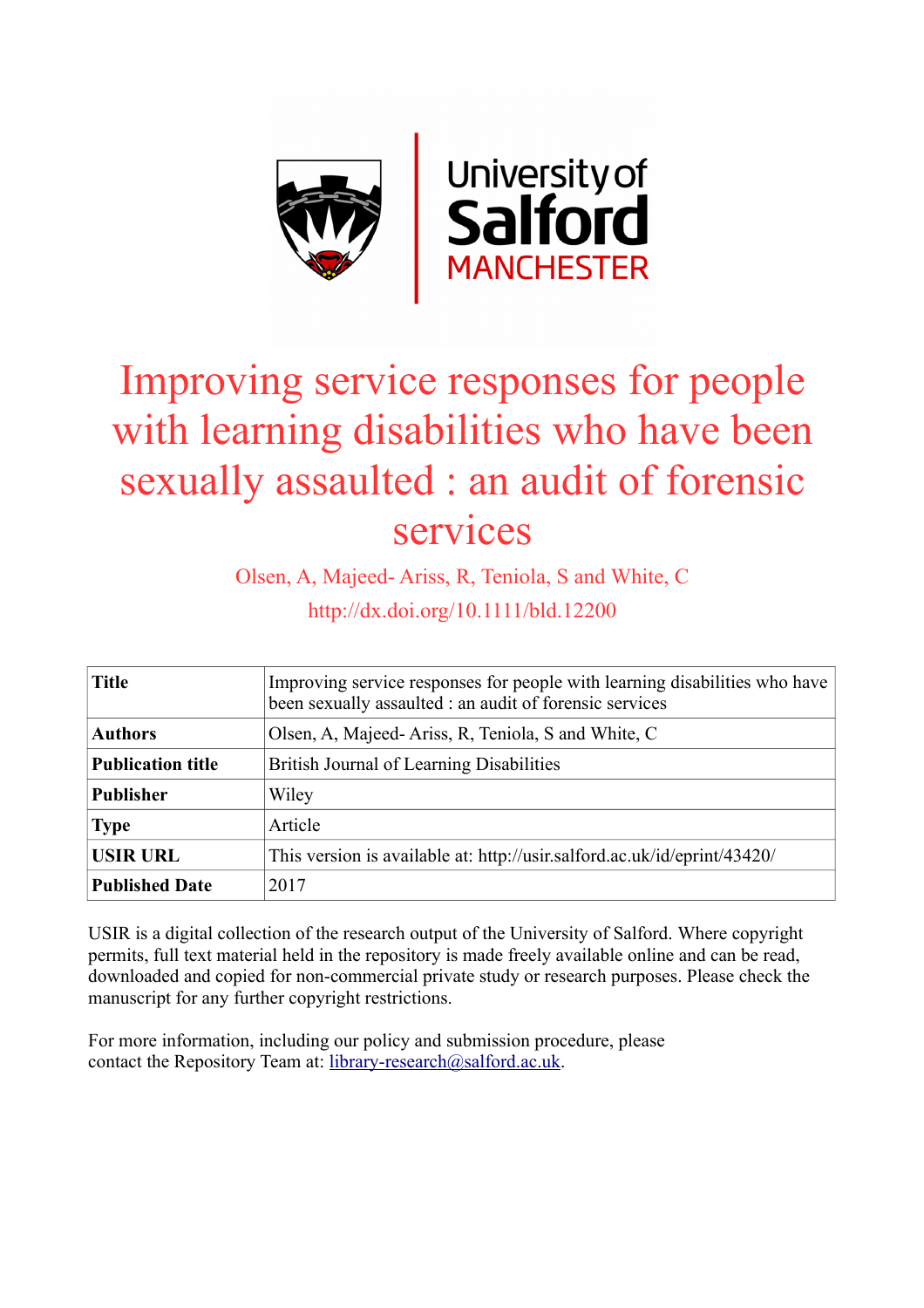# **Improving service responses for people with learning disabilities who have been sexually assaulted: an audit of forensic services**

# **Accessible Summary:**

- When people report being sexually assaulted they can be examined by a specially trained doctor to see how the assault might have affected them. They may also ask for help from a counsellor or other specially trained support workers. These staff might belong to a sexual assault referral centre (SARC).
- This paper reports findings from work that staff from St Mary's SARC in Manchester did so that they could improve the services they offer to people with learning disabilities who have been sexually assaulted.
- A staff survey showed that staff thought they might not always recognise if a person had learning disabilities or another learning difficulty like dyslexia. We wonder if knowing the difference is as important as knowing how to support people well. Looking at patient notes showed that patients with learning disabilities received less follow up care than patients without learning disabilities.
- This paper describes the first step that the St Mary's team took in order to improve their service. Improvements have been made since these first findings including some of those recommended by staff in their surveys. These will be reported in another paper to see if they have made a difference to people with learning disabilities.

**Key words:** learning disability; sexual assault; sexual abuse; medical examination; best interest decision; capacity to consent; neurodiversity

# **Abstract**

Background: People with learning disabilities are more likely to experience sexual abuse and less likely to access support than the general population, this is due to a range of variables at the individual, societal and service-delivery level. This paper presents a service evaluation of St Mary's Sexual Assault Referral Centre, Manchester to explore its ability to provide meaningful support to people with learning disabilities and to identify ways to improve its responses.

Materials and Methods: The service evaluation had two components: (1) A staff survey to elicit self-perception of the knowledge and skills required to meaningfully support people with learning disabilities who attended the centre following an allegation of rape or sexual assault (2) An audit of patient notes to compare service delivered to patients with a learning disability to those without.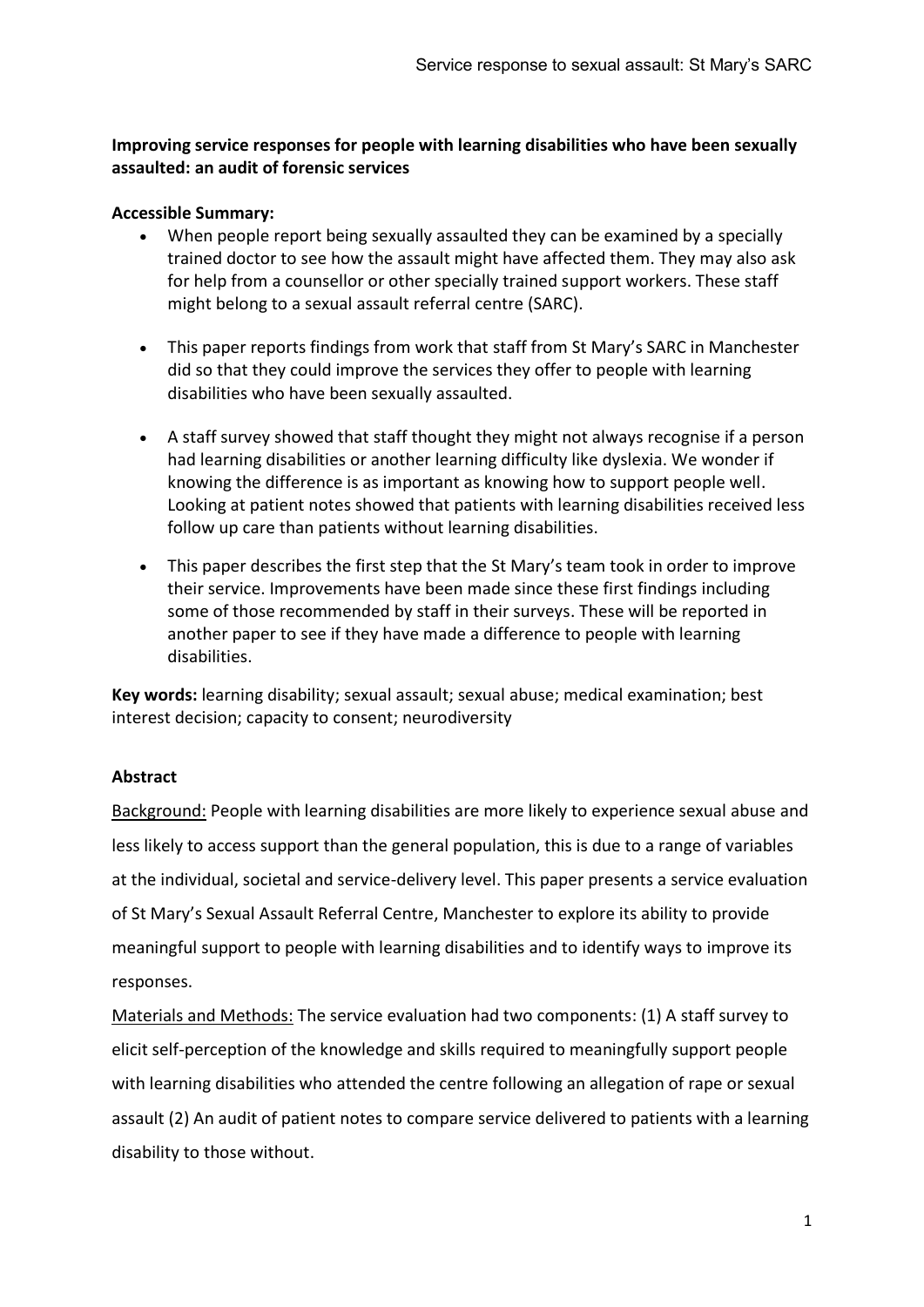Results: Forty-two members of staff (over 75% response rate) completed the survey which found a lack of differentiation between learning disabilities and other types of neurodiversity. The majority of responders reported having enough knowledge about learning disabilities to do their job and feeling confident in their abilities. Nonetheless, all the staff reported that they would like more learning disability training. An audit of the patients' notes found people with learning disabilities accessed fewer follow-up care services than people without learning disabilities.

Conclusions: The results identify areas for staff training to improve meaningful support for people with learning disabilities alongside a note of caution against a focus on labelling. By introducing more accessible support a diverse group of people can benefit.

#### **Introduction**

The issue of sexual abuse amongst people with learning disabilities was first brought to public attention in 1989 by Brown and Craft. At that time, many readers treated the notion of people with learning disabilities being victims of sexual abuse with resistance and denial (Brown, Stein &Turk 1995). In subsequent years, studies continued to suggest that people with learning disabilities were more likely to be sexually assaulted than the general population (Brown and Turk 1994, Beail & Warden 1995, Hogg, Campbell, Cullen & Watson 2001). Subsequent research has sought to understand why and how people with learning disabilities appear to be over represented in terms of sexual assault when compared to the general population. For example Buchanan & Wilkins (1991) suggested that approximately 8% of people with learning disability were likely to be sexually abused, whereas Hard and Plumb (cited in Peckham 2007) suggest the figure is closer to 83%.

The difficulty in establishing prevalence may in some instances be due to authors conflating definitions for learning disabilities, learning difficulties and sensory disabilities when reporting findings (Brownridge 2006, Grossman and Lundy 2008, Powers, Hughes & Lund 2011). It might also be a result of lack of clarity in defining rape, sexual assault and sexual abuse. Despite the discrepancy in figures, a growing body of evidence indicates that people with learning disabilities are more likely to experience sexual abuse than the general population. Research has also consistently shown that this group is less likely to be offered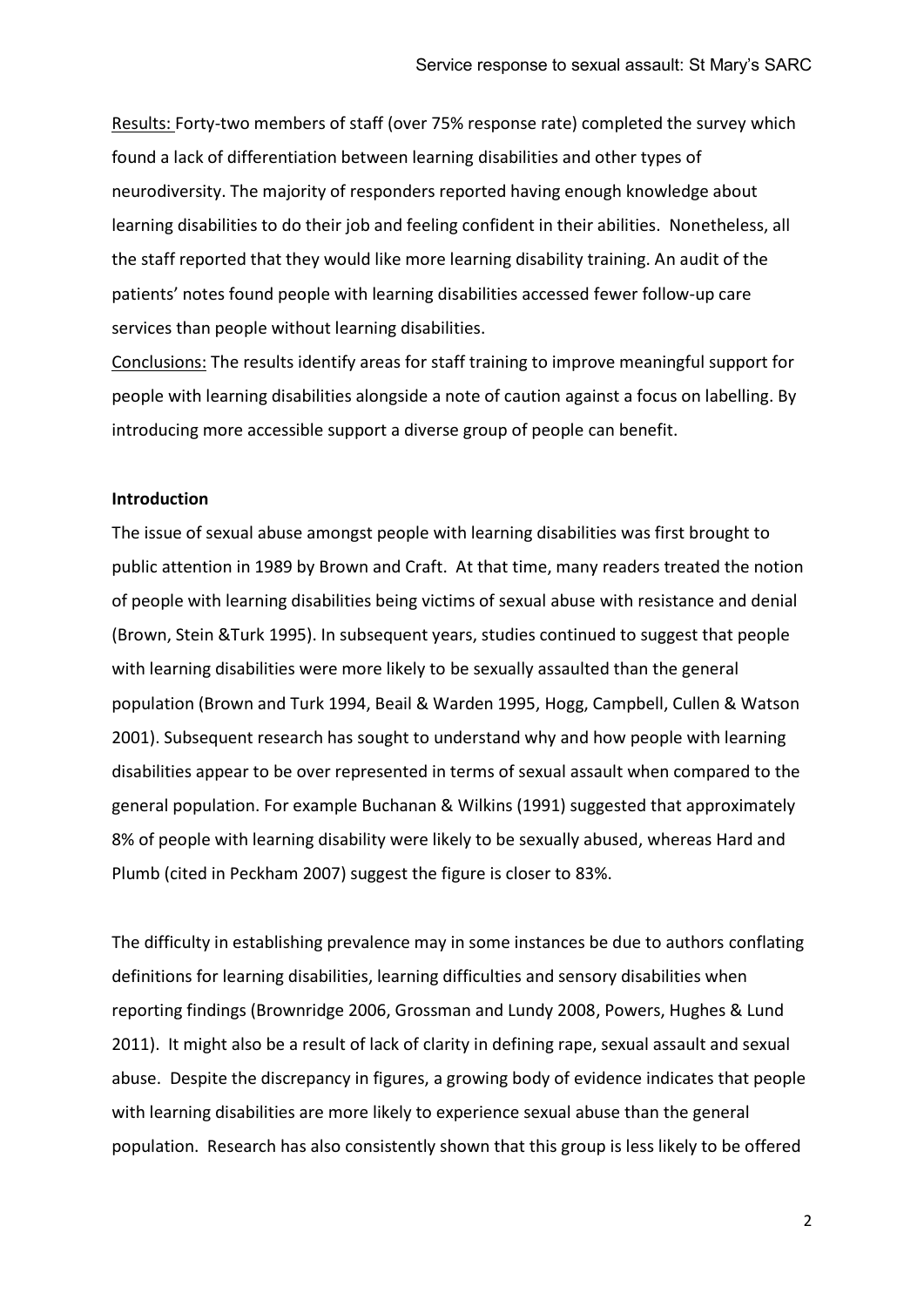support that they find meaningful (McCarthy 1999; Howlett & Dandby, 2007; Olsen & Harris, 2012).

Literature suggests that women with learning disabilities struggle to access rape and sexual assault services for several reasons. These reasons include vulnerability due to lack of sex education and social pressure; lack of accessible information about where support services are and how to access them, and people who work in services not feeling adequately trained to work with people with learning disabilities following sexual assault (Olsen & Harris 2012, Olsen & Carter 2016). These studies indicated that there is some confusion between mainstream and learning disability services. They suggest that while professionals in each service understand their own remit, many are unclear about the role and remit of others. Research examining the experiences of women with learning disabilities who had reported rape found that service providers often referred people with learning disabilities to other services because they felt lacking in skills to support them, (Olsen & Harris 2012). Women in this study likened their treatment to a 'revolving door' whereby they were continually referred from one service to another and back again. Ultimately they were unable to access mainstream services or receive support that they found useful. This resulted in these women sometimes feeling misunderstood and disbelieved (Bailey and Barr 2000).

This paper explores the ability of St Mary's Sexual Assault Referral Centre (SARC) to provide meaningful support to people with learning disabilities. St Mary's SARC provides a comprehensive and co-ordinated forensic, counselling and aftercare service to men, women and children living in Greater Manchester who have experienced rape or sexual assault, whether this is an acute case or historic. The St Mary's SARC comprises a team of experts with a wealth of knowledge and experience in advising, supporting and treating anyone who reports being raped or sexually assaulted. In 2012/3 1221 patients were seen; circa 10% were male and 90% were female. Patient evaluation consistently shows that the St Mary's SARC has an excellent record of supporting people who have been sexually assaulted and the service is committed to continually improve its responses for all (SARC Annual Report, 2013).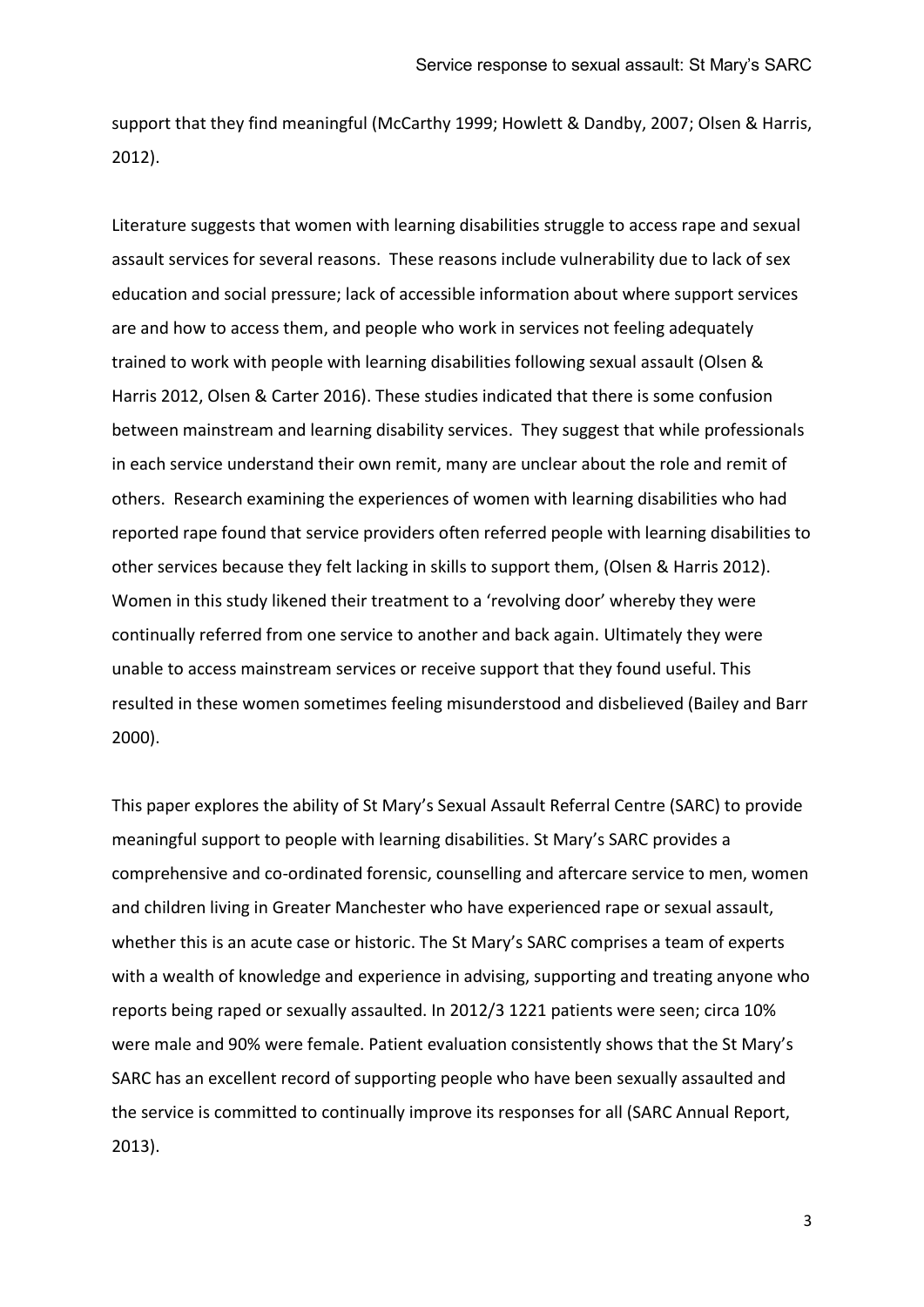This paper presents findings from a service evaluation undertaken by the SARC staff in 2013, supported by an academic partner. Findings are presented here as a baseline from which change can be measured; this will be reported in a subsequent paper where the intervention delivered in the interim is also detailed.

#### **Method**

The service evaluation was undertaken in May 2014 and had two components. The first component used a survey to elicit self-perception of the knowledge and skills of the SARC clinical and support staff in respect of people with learning disabilities who attended the SARC following an allegation of rape or sexual assault. The objective of administering the survey was to explore what the staff believed they knew about people with learning disabilities and to identify areas for further training. The second component consisted of an audit of patient notes collected at the SARC to compare patients with a learning disability to those without. The objective of the notes audit was to document and evaluate where similarities and differences may occur in the nature of the case and the response to it.

The components will be presented in turn here and in the results sections. The parts will be used to illuminate one another in the discussion. The purpose of the study is to explore ways in which staff knowledge, skills and confidence affect the way they worked with people with learning disabilities.

Approval was gained from the Research and Innovation department of the NHS foundation trust (R03685 Service Evaluation).

#### *Staff survey*

The staff survey was developed in consultation with a group of practitioners from the St Mary's SARC, a focus group of people with learning disabilities and group of nurses and social workers from partner agencies who specialised in working with people with learning disabilities. The survey was then trialled by two SARC staff members to check the likely length of time that it would take to complete and to check the questions for ease of understanding. Following positive feedback, it was posted on Survey Monkey where it was available for two weeks. This method was chosen because it was quick and easy to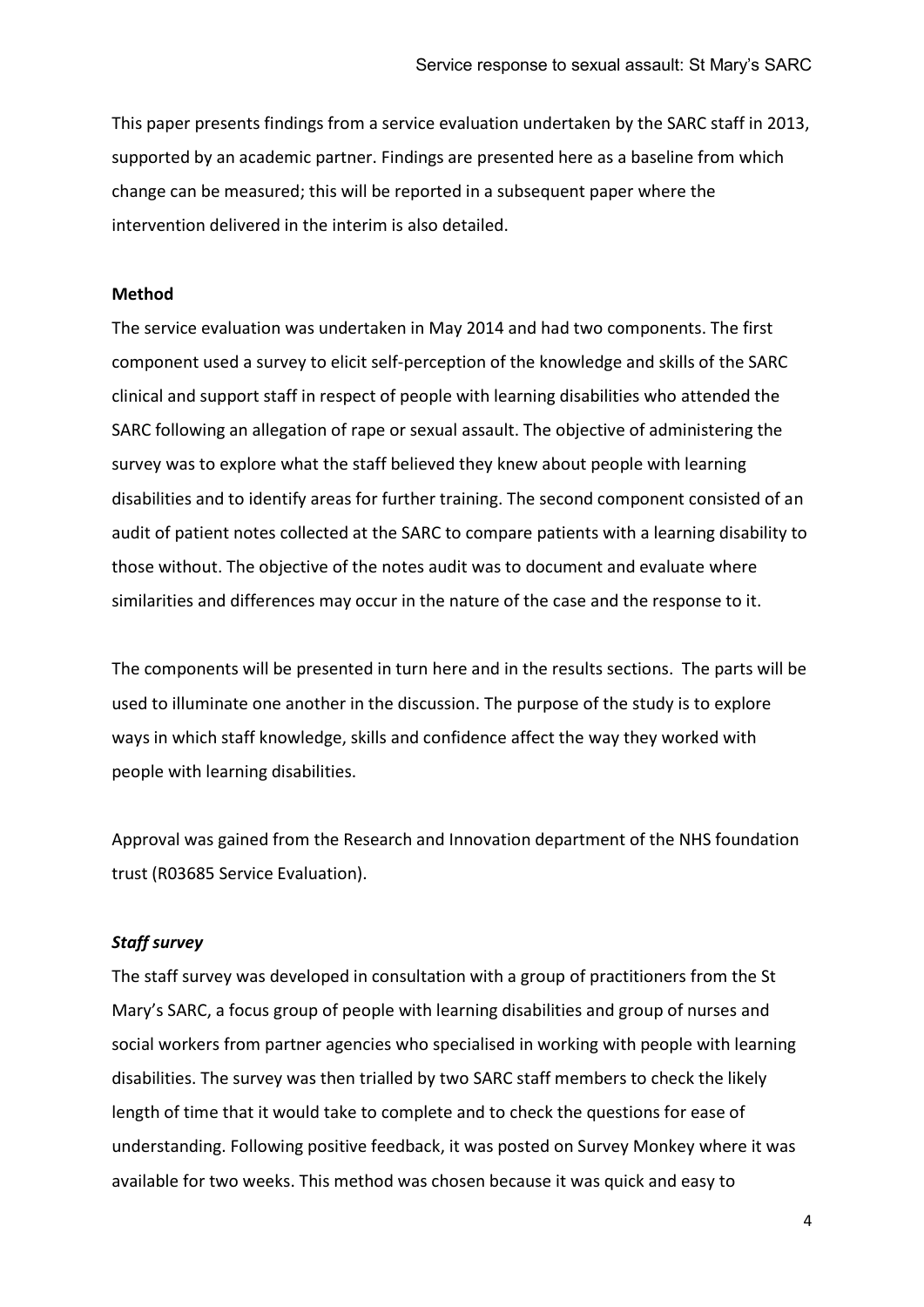administer and could provide a timely snapshot of current data. A link was emailed to all St Mary's SARC staff in order to gather as much information as possible about how the centre works as a whole for people with learning disabilities.

The staff survey sought to explore the following:

- The levels of staff understanding of learning disabilities
- How equipped staff felt when working with people with learning disabilities
- What staff thought that the SARC could do to improve its service to people with learning disabilities.

## *Patient notes audit*

The patient notes audit consisted of a paper and computer file audit of two cohorts of adult patients (aged >18years old) who had alleged a sexual assault and received a Forensic Medical Examination (FME). The inclusion criteria of 'over 18s' was chosen as there are separate processes involved for children to consent. Only St Mary's SARC patients who had attended for an FME were included in this study because decision making around capacity to consent/best interest decision was a key component of the audit.

Cohort 1 was comprised of patients with a self-reported learning disability meeting the inclusion criteria during the study period of December 2011 and December 2013. There were 74 people in this cohort. Cohort 2, the control group, consisted of a random selection of 74 adults, who did not disclose having a learning disability and were seen over the stated time frame. Both cohorts were identified by the same process of manually looking at the 'disability' section on the patient paper administration forms and, where required, computerised records from the SARC's database.

Audit data was gathered to identify the following:

- Gender of patient
- Whether the alleged perpetrator was known to the patient
- Number of Independent Sexual Violence Advocate (ISVA) calls made to each patient. ISVA's are support workers to help people who have been sexually assaulted.
- Number of patients who had accessed counselling at the SARC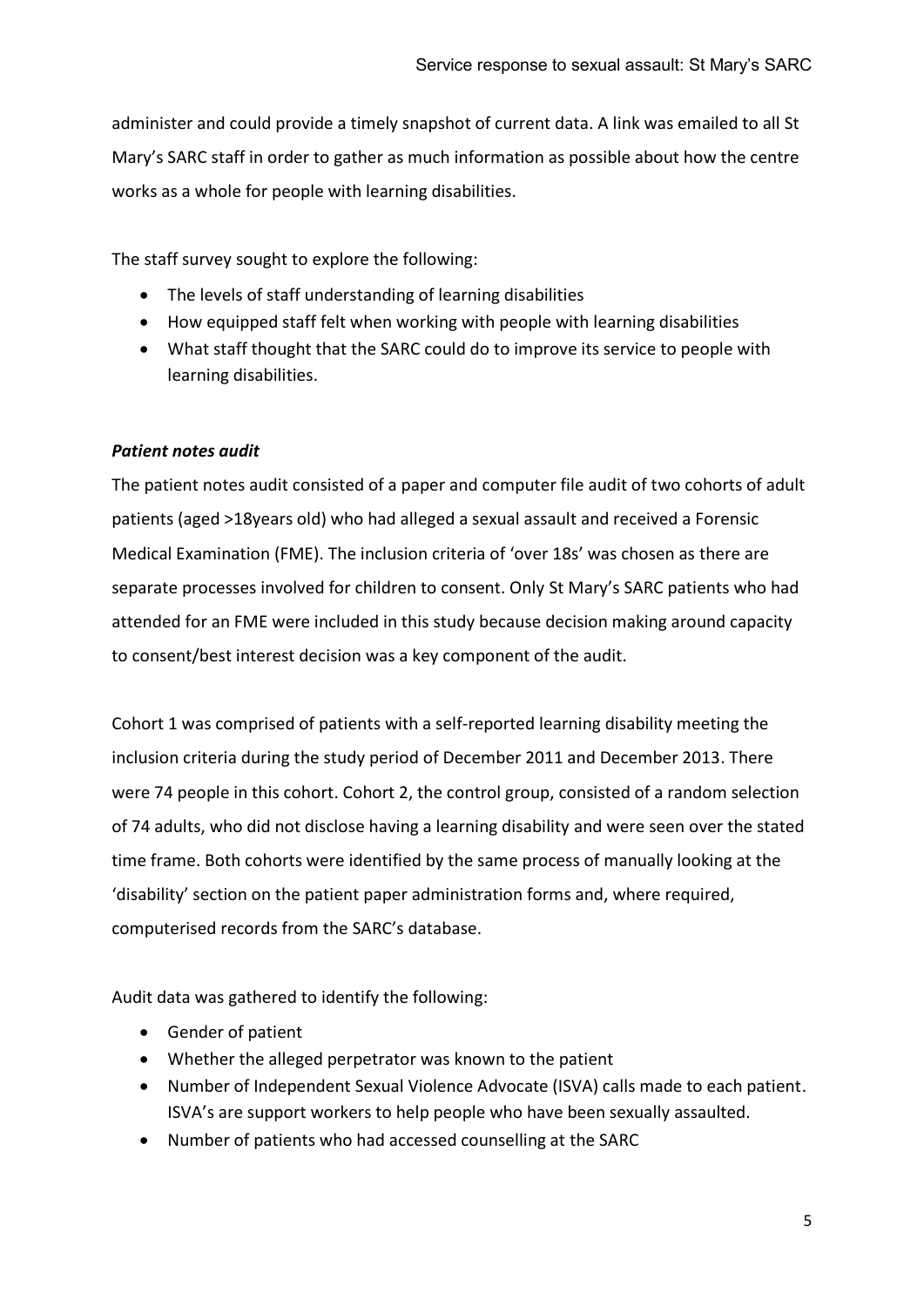#### **Findings**

#### *Staff survey*

42 members of staff (over 75% response rate) completed the survey. Job roles of participants were: Crisis Worker (10); Forensic Doctor (20); Counsellor (4); ISVA (3); Child Advocate (1); Administrator (2); Management (1) and Young Persons Advocate (2). One individual entered two roles to reflect their job. While the majority of staff had worked at the centre between 1-5 years, almost a quarter had more than 10 years' experience of SARC work.

To the survey question 'The Client Details Form asks you to record whether or not the client has a disability. Which of the following would you include under the heading of learning disability? Please tick all that you would include.' The recorded responses are presented in Table 1. It should be noted only 40 of the 42 staff members answered this question, two of the staff members stated that they do not fill out the client details form.

#### *Table 1 about here*

We explored how recognition of a learning disability might impact on a practitioner's ability to do their job. Fifteen of 42 responders thought that they had quite a lot of knowledge, another 18 felt that they had 'just enough knowledge' of learning disabilities to do their job. Nine responders reported 'little specific knowledge', or 'not enough' to do their job as well as they would like. These results are presented in Table 2.

#### *Table 2 here*

This self-perceived lack of learning disability specific knowledge however did not lead to an overall lack of confidence when working with people who had learning disabilities, with 30 of 42 responders feeling confident in their ability to support people well. Nine responders felt unable to answer the question, while three responders reported not feeling confident when working with a person who had a learning disability. These results are presented in Table 3. One person qualified her 'not confident' response, stating, "hesitate between confident and not sure – feel I would apply my professional training to working with people with learning disabilities and could adapt but not sure that this would be the best possible practice". This statement suggests that a detailed understanding of an underlying condition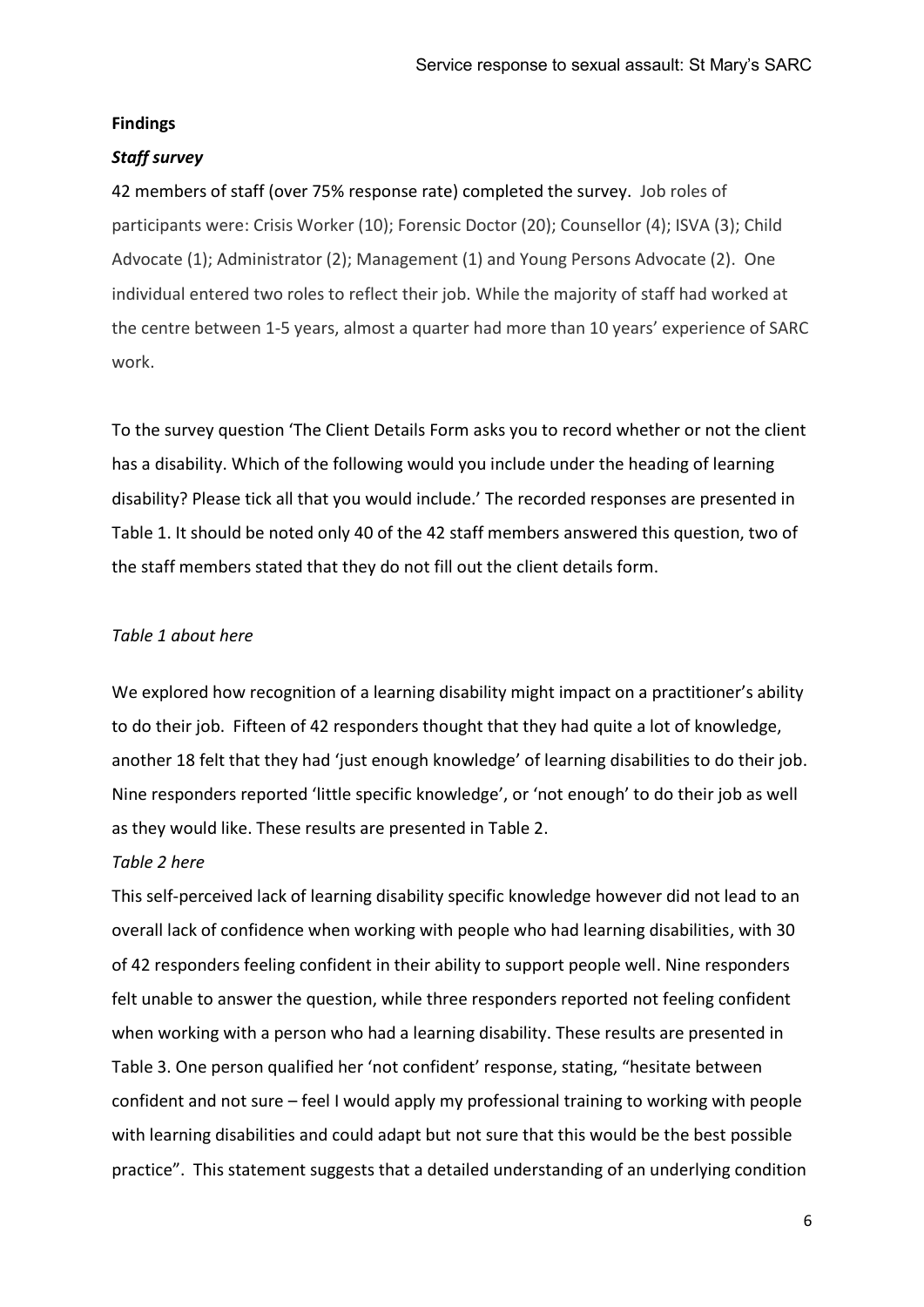such as learning disability may not be as important as an ability to work appropriately with a person with an acute presenting condition requiring prompt action, i.e. a person who has been sexually assaulted. The self-questioning about best practice indicates reflection in practice and as such suggests that the process of completing the questionnaire may have prompted the practitioner to think about her learning disability knowledge.

#### *Table 3 here*

The survey also questioned staff member's understanding of any existing support services that might be in place for patients with learning disabilities that attended St Marys SARC. The majority of staff surveyed indicated that they were not sure or not confident that the patient would have on-going support. Responses to this question are presented in Table 4. SARC staff members' perceptions of existing support services that might be in place for patients with learning disabilities that attended the centre were in contrast to commonly held professional beliefs, as has been reported in the wider literature. In a study undertaken by Olsen and Carter (2016) it was reported that professionals believed people with learning disabilities would usually have access to specialist learning disability services that could support them in times of crisis. In contrast to this, the St Mary's staff survey indicated that only seven respondents thought people with learning disabilities had ongoing support with the majority of 35 being unsure or not confident that the patient would have external professional support because of their learning disability already in place.

#### *Table 4 here*

To the question, "Do you think SARC's should provide training on Learning Disability?" an overwhelming 100% of respondents answered "Yes". A series of questions followed which illuminated areas respondents felt that they had the most need for training. Staff responses to these are outlined in Table 5, it should be noted that the 42 participants were invited to select as many options as they wished in response to this question.

#### *Table 5 here*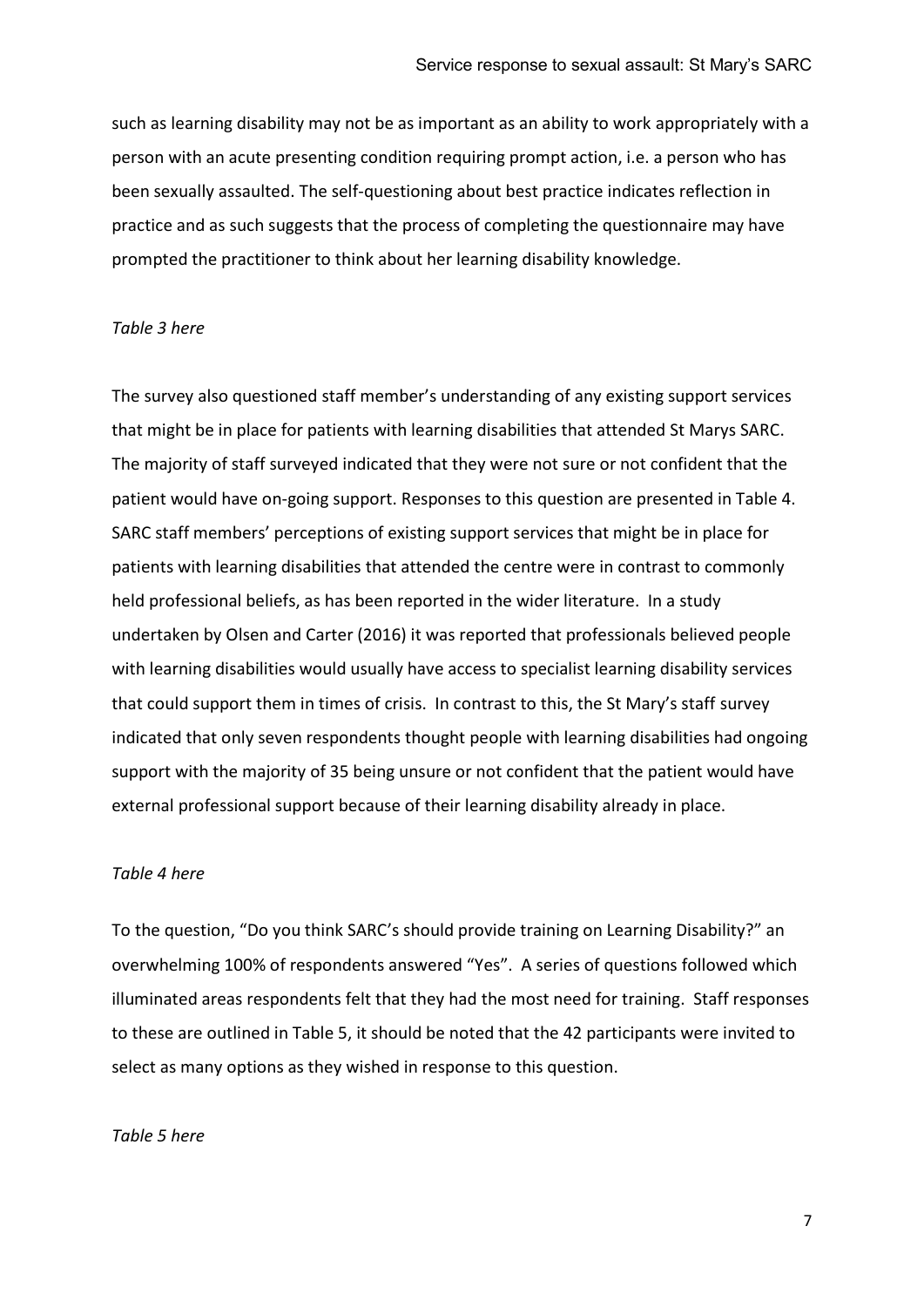The staff survey also invited suggestions for areas of personal and organisational improvements. Respondents were allowed free text boxes to answer the question: "*What resources or people should be available to support you in your work with people with LD?"*  There was a range of responses to the question which included: *"Someone at the centre with specialist knowledge so they could advise"*; *"Leaflets, better links with learning disability teams in areas we cover"* and *"More outreach from ISVA/child advocate point of view as access may be limited to the centre"*.

#### *Patient notes audit*

The patients note audit included 74 patients in the learning disability cohort (63 women and 11 men) and 74 patients in the cohort without learning disabilities (69 women and 5 men). Patient notes were examined to identify alleged perpetrator's relationship to the patient and whether this varied by cohort. The level of involvement from follow-up services was also assessed to determine whether there was any variation in the two cohorts.

#### *Alleged Perpetrators*

The patient data audit revealed many similarities between the cohorts in terms of alleged perpetrators, see Figure 1. For example strangers and acquaintances were cited most frequently as alleged perpetrators in both cases although strangers were more commonly cited by the control group (Control n24, Learning Disability n17) and acquaintances slightly more commonly cited by the Learning disability group (Learning Disability n24, Control n20). Family members were cited infrequently by both cohorts (Learning Disabilities n5, Control n3).

#### *Figure 1 here*

#### *Forensic Medical Examination*

In the two year study period approximately 1500 adults were referred to the centre, 74 of whom self-reported as having a learning disability, all of whom underwent a forensic medical examination FME (as was outlined in the inclusion criteria). Prior to any FME the Forensic Physician assessed the mental capacity of the patient as per the Mental Capacity Act (2005). This is a complex and skilled process and involves determining a number of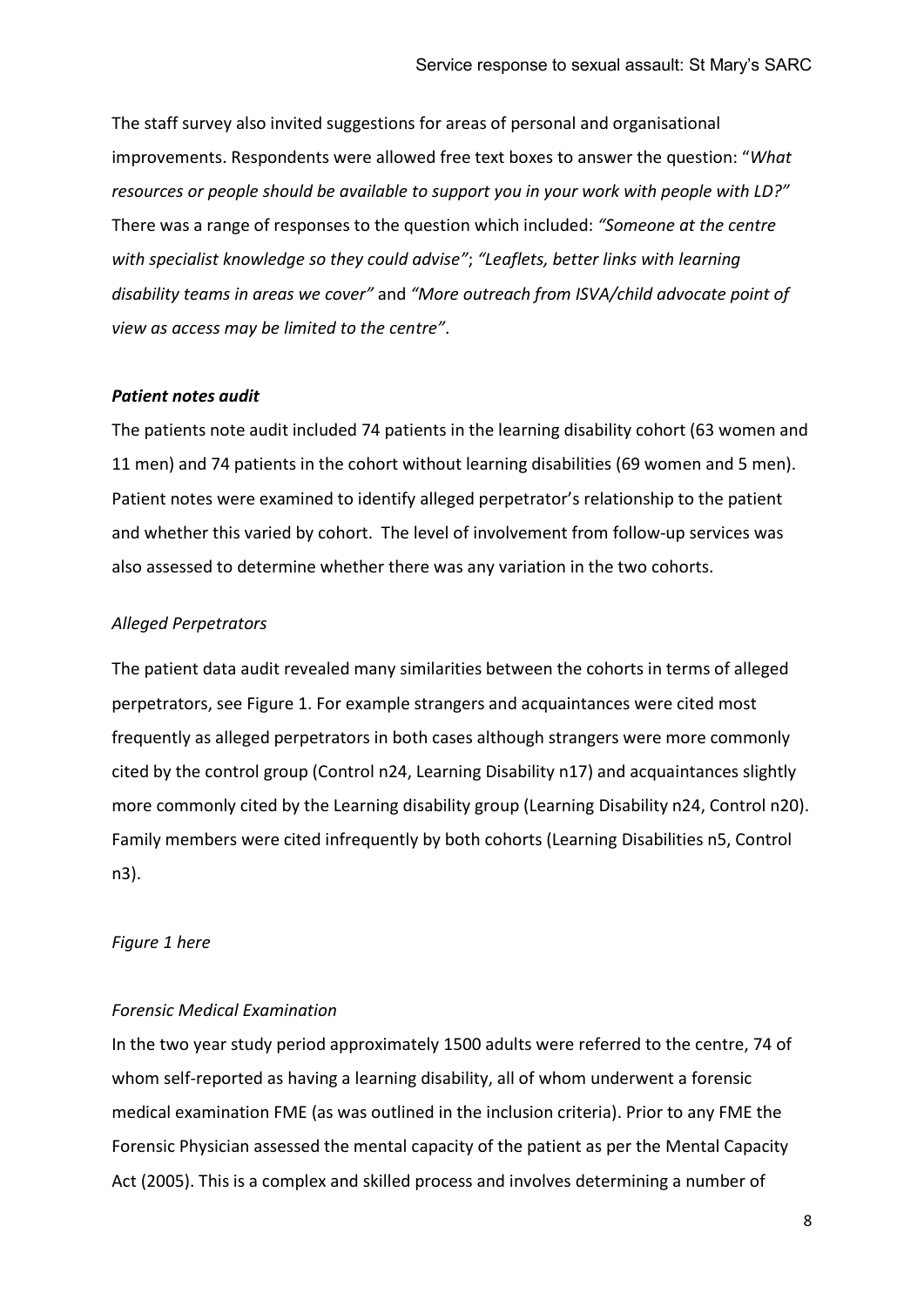issues including whether or not there is an impairment of or disturbance in the functioning of the mind or brain, if yes, is it permanent, temporary or fluctuating? The assessment needs to bear in mind what the person is being asked to consent to, whether they understand the need for a forensic medical examination and what options are open to them, that they can retain the relevant information long enough to make a decision, they are able to use or weigh up the information as part of the decision making process and finally that they are able to communicate their decision.

Of the learning disability cohort, 69 patients were deemed to have capacity to consent to the FME. The remaining five patients of the cohort were recorded as having a severe learning disability, all of whom underwent a FME being examined after a decision that it would be in their "best interest" as per the Mental Capacity Act (2005). Only two of the five patients with severe learning disabilities had clear documentation of a best interest assessment having taken place. It is important to note that a lack of evidence of assessment does not equate to a lack of assessment; but rather that the evidence is not recorded in case notes. Everyone in the control group also underwent a FME (as was outlined in the inclusion criteria).

#### *ISVA follow-up services*

The experiences of the cohorts began to diverge when we examined what happened to the patient following the FME. Patients with learning disabilities accessed the ISVA service markedly less frequently than patients without learning disabilities. ISVAs are support workers who will contact the person who has been sexually assaulted within five days of their FME. The ISVA will listen to them and give them the information they need and that is relevant to their circumstances. There was an average of four follow up calls being made to patients with learning disabilities, while seven calls were made to patients from the control group, see Figure 2.

*Figure 2 here*

#### *Counselling follow-up services*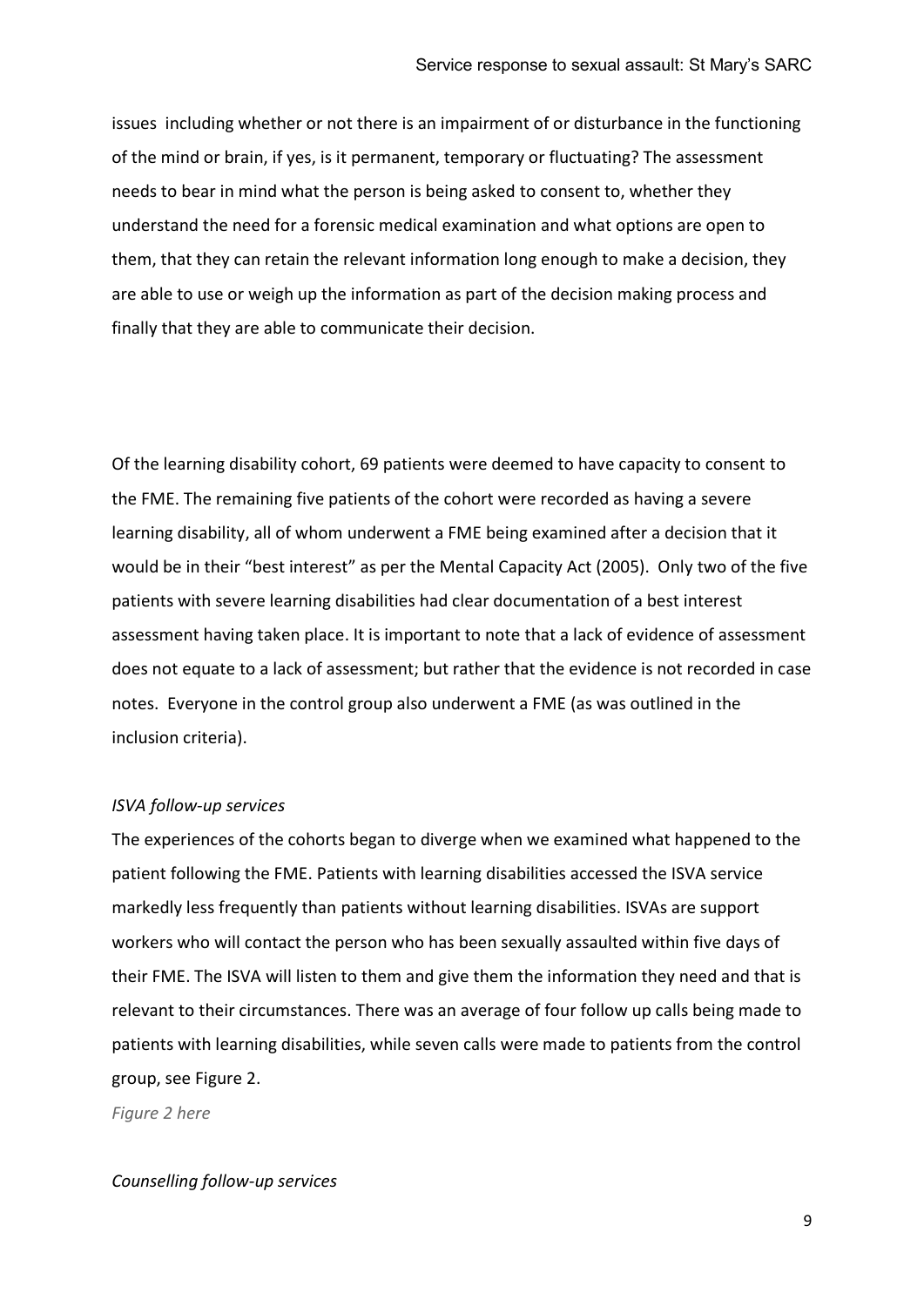Counselling is available to all patients who have attended St Marys SARC following a sexual assault. Only one person from the learning disability cohort accessed the counselling offered by the centre as compared to 12 patients from the control group. Some patients reported seeking counselling outside the service (two patients from the learning disability group and one from the control group). These figures suggest that people with learning disabilities who have experienced sexual assault or rape were 50% less likely to access counselling than people without learning disabilities.

#### **Discussion**

# *Is an accurate assessment of learning disability necessary in order to ensure a fully supportive service?*

The patient notes audit relied primarily on self-reporting of learning disability by the people accessing the service, this was supplemented by staff's professional judgement regarding the likelihood of a person having a learning disability if the patient had not declared it in the initial stages of the interaction when asked directly. The staff survey revealed that the majority of staff considered dyslexia, dyspraxia, ADHD and autism to be forms of learning disability – these conditions, together with Tourette's, have been brought together by patients groups under the umbrella term of neurodiversity. Neurodiversity, is understood to include 'Difficulties with organisation, memory, concentration, time, direction, perception, sequencing, poor listening skills leading to low self-esteem, anxiety and depression.' (DANDA: [www.achieveability.org.uk\)](http://www.achieveability.org.uk/). These characteristics are also seen in many people with learning disabilities. However the conditions themselves are not considered to be learning disabilities according to the UK definition as stated in Valuing People (2001).

It is easy to see why professionals may struggle to diagnose their patients accurately when people with differing disabilities, such as learning disability and other neurodiverse conditions may share similar characteristics. A clinician assessing any patient who has experienced a sexual assault is confronted with a person who may be in great distress. Common reactions to sexual assault include shock, disbelief, fear of not being believed, loss of self-confidence, confusion in time, shame, anxiety, depression and anger; all of which impact on an individual's ability to function normally. Recognising and understanding to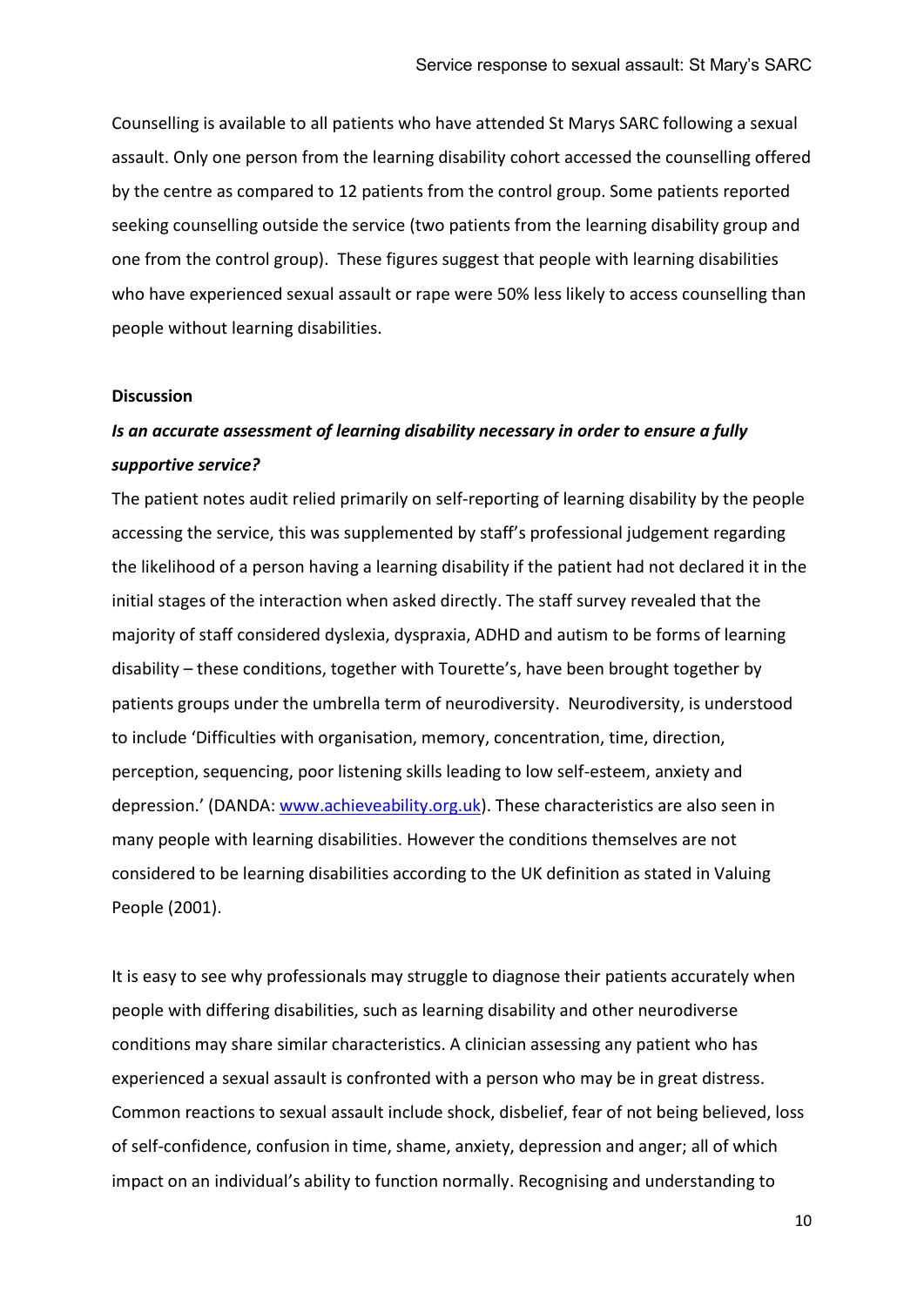what extent current functioning (ICF 2001) is due to the assault and what might be due to a pre-existing condition can be extremely difficult in such circumstances. This is not simply a dilemma for the St Mary's SARC team, previous studies of differing professions have also highlighted the challenge of accurate recognition (Arvidsson, Granlund and Thyberg 2105, Douglas and Cuskelly 2011).

When staff in this study were asked to tell us how they diagnosed learning disabilities in a patient, most of them selected 'professional knowledge' in the multiple choice question. When asked a similar question, other professionals have cited appearance, communication and gait as indicators of learning disability, while recognising that simple observation could lead to misidentification (Douglas & Cuskelly, 2012). Douglas and Cuskelly concluded that the use of a screening tool might help to militate against future errors. The call for a screening tool to facilitate the diversion of people with learning disabilities from the criminal justice system has also been made in the UK (Hayes 2002, Bradley 2009). The latter leading to the development of the learning disability screening questionnaire (LDSQ).

The LDSQ is a commercially available tool containing seven questions. Providers of the LDSQ suggest that it is effective for use by people without any previous knowledge or training in learning disabilities. Studies into the effectiveness of the tool suggest that it can be used in other settings and that it can accurately discriminate between people with and those without a learning disability, although it cannot classify severity of disability [\(McKenzie](http://www.sciencedirect.com/science/article/pii/S0891422211004379) K.[, Michie](http://www.sciencedirect.com/science/article/pii/S0891422211004379) A., Murray, A. & Hales, C. (2012); Murray & McKenzie 2014). It is of interest to note that the creators of the LDSQ were responsible for both of these validity test studies and independent assessments are not available at the time of writing this paper. In the absence of other validated tools that can be used efficiently in a clinical setting St Mary's SARC is trialling the LDSQ to determine whether it facilitates provision of a fully supportive service.

By screening for a learning disability at the FME stage, the ISVA and counselling follow-up services can be alerted to the needs of the patient thereby enabling a more empowering patient journey.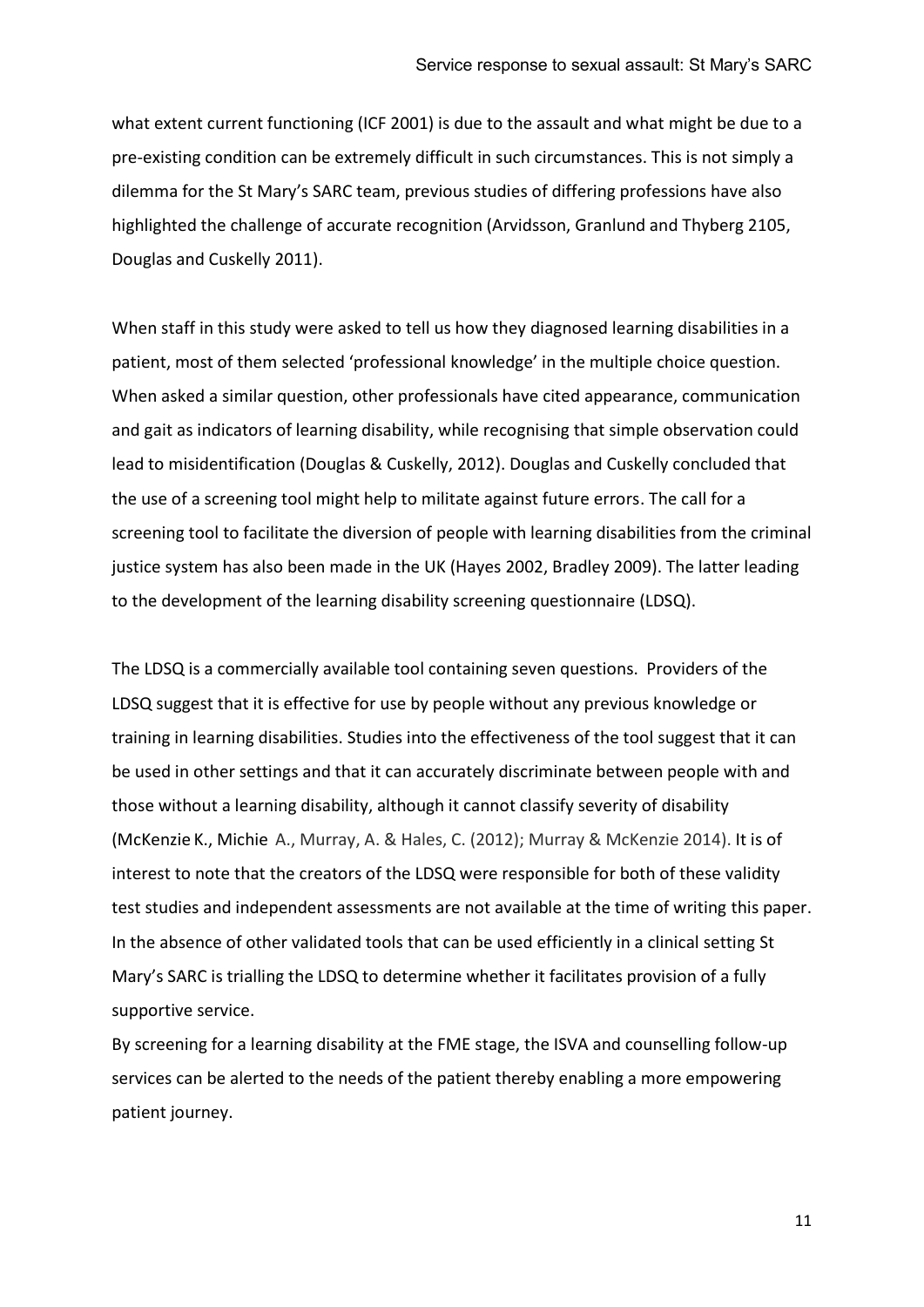# *Is an accurate assessment of the capacity to make decisions necessary in order to ensure a fully supportive service?*

Many respondents to the staff survey believed that they would benefit from training in the recognition of learning disability and the majority also identified training in assessing mental capacity and best interest decision making as being important. Thus indicating that while practitioners are making best interest decisions with due diligence at present they would welcome more guidance.

It is likely that currently, support and recovery are prioritised over diagnosis of disability. Supporting a person who has been sexually assaulted requires decision making about what happens to the individual following disclosure. Some of these decisions will be complex and require an immediate response; such as whether or not to undergo the FME. Although all 74 of the people with learning disabilities in our study underwent the FME (since this was the inclusion criteria), five of these were judged as not competent to make the decision to be examined. All five of these cases had the FME after a decision that it was in their "Best Interest" as per the Mental Capacity Act (MCA) 2005. The MCA allows a clinician to assess an individual's mental capacity and make a judgement about whether or not the individual has capacity to make a specific decision for themselves. .

St Mary's SARC staff members also identified some simple adjustments that they believed might make things more comfortable, or less distressing for people with learning disabilities accessing the service. Suggestions ranged from having clearer signposting, easy read literature and pictures available in waiting areas, to having someone at the centre with specialist knowledge who could liaise between staff and people with learning disabilities. Existing accessible resources such as the 'Don't put up with it' produced by the Tizard centre [\(https://vimeo.com/116967832\[1\]](https://vimeo.com/116967832%5b1) ) might be useful for SARC waiting rooms. The St Mary's SARC staff also identified that further outreach work could be beneficial in shared awareness raising. They could assist in the better recognition of learning disabilities and appropriate responses amongst SARC staff as well as raise awareness of the increased vulnerability to sexual assault for people with learning disabilities as well as services that can support them.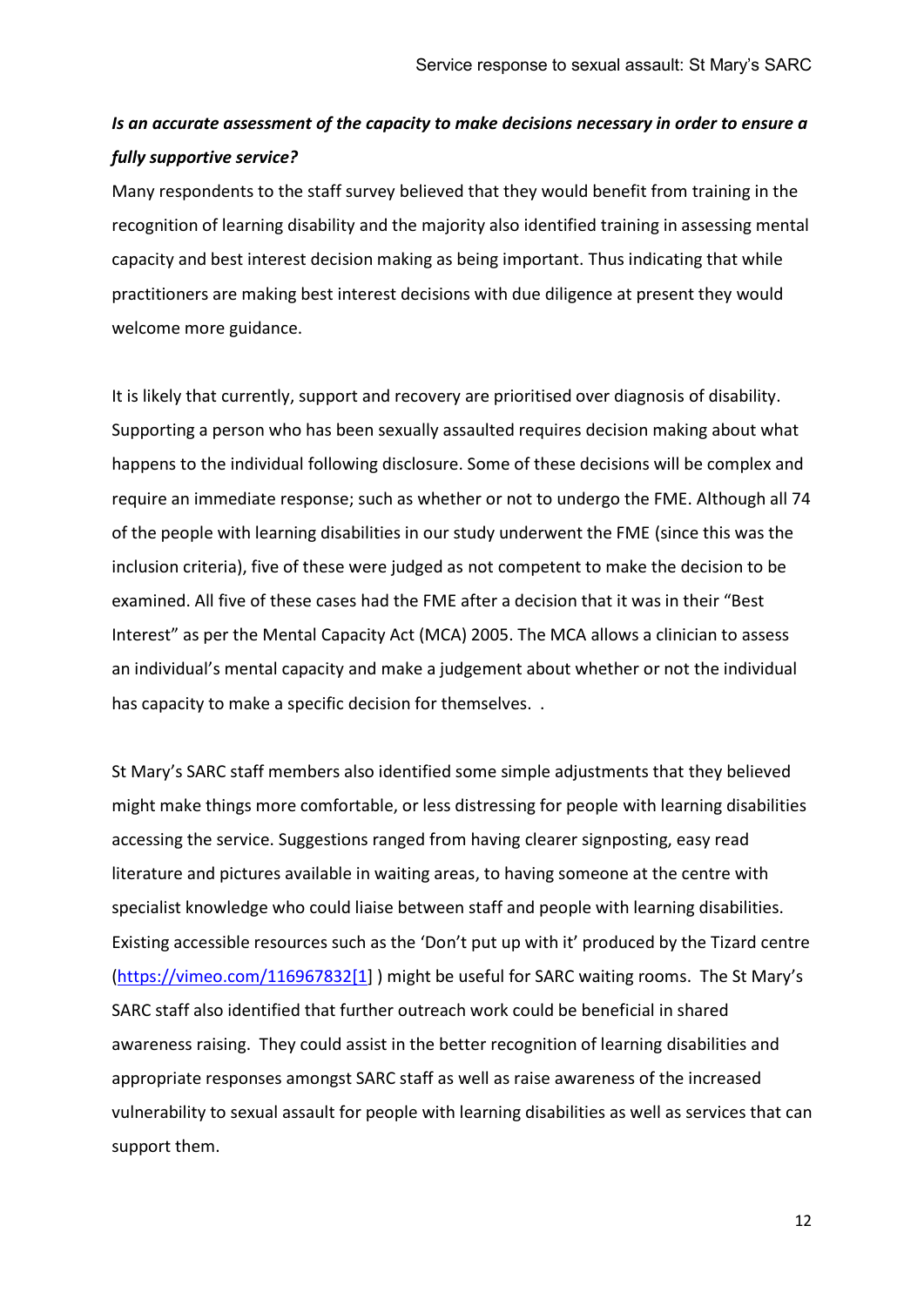#### *Limitations of the study*

The accuracy of the data is governed by the understanding and precision of the person who is inputting it and it appears that staff had no clear collective guidance as to what constitutes a learning disability prior to this study. Reliance was therefore largely on selfreporting by the person with a learning disability, so it is anticipated that the figures reported will include false positives and false negatives. This may be further complicated by conflation of the terms learning disability and learning difficulty. This is a common problem in this area. As result of the findings from the staff survey and patient notes audit the St Mary's SARC team have undertaken a body of work to identify and overcome challenges; these will be detailed in a subsequent paper.

This paper positions a research study in the larger context so as to develop a more effective professional response to people with learning disabilities who have experienced sexual violence. We remain mindful however that since our research has been undertaken in one large urban conurbation it is limited to one SARC so cannot be generalizable on its own. It may therefore be worthwhile extending the work to other geographical regions to further explore trustworthiness of findings. The survey could also be refined as a result of the lessons learnt from this work. For example, interpretations were made difficult because in some cases where participants chose not to answer a question and in others where they chose multiple answers.

#### **Conclusion and recommendations**

Our study highlights a lack of differentiation between learning disabilities and other types of neurodiversity. This is a common theme across the research domain and supports the call for a focus on support rather than labelling. The Mental Capacity Act (2005) provides guidance that enables practitioners to make judgements about a patient's capacity to make decisions, and provides a framework for decision making where people lack capacity. However, practitioners have identified a need for further training in identifying and communicating with people with learning disabilities so that they can be as certain as possible that they are acting in accordance with their wishes and providing personalised support.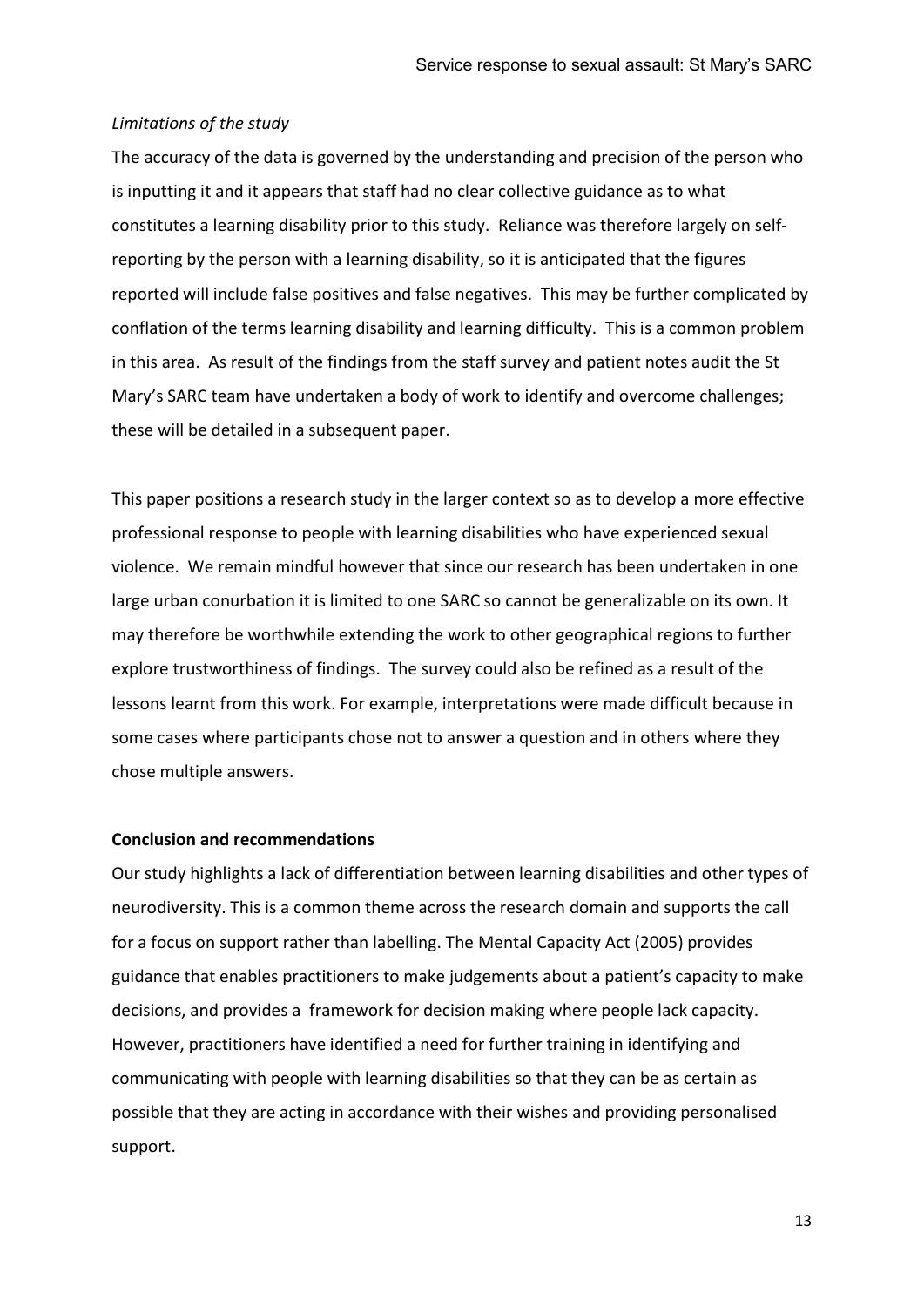While we are mindful that the study sought to improve services for people with learning disabilities we believe that the lessons learned and changes made could have positive benefits for people with other neurodiverse conditions.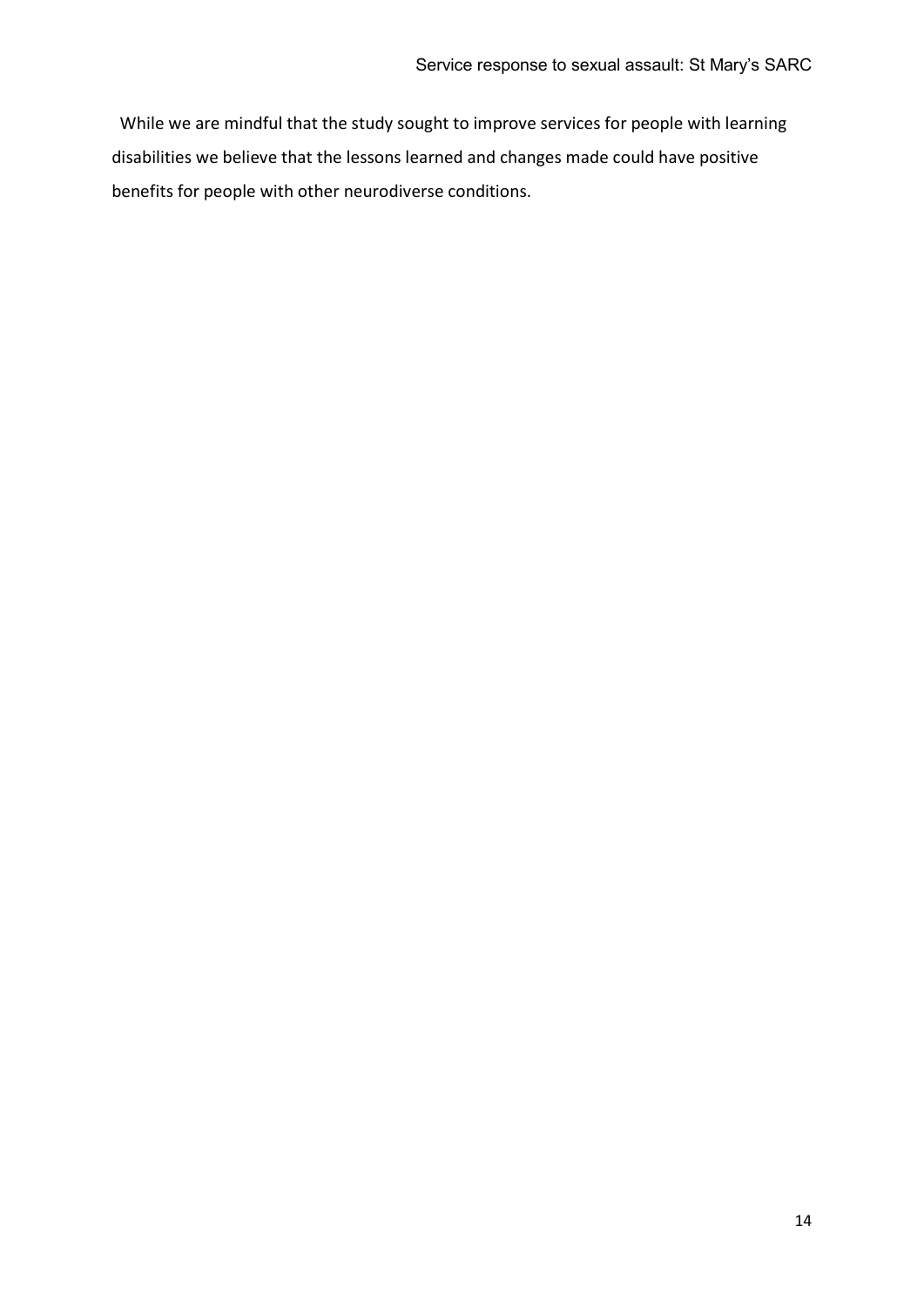#### **References**

Arvidsson, P., Granlund, M. and Thyberg, M. (2015) How are the activity and participation aspects of the ICF used? Examples from studies of people with intellectual disability. [Neuro](http://content.iospress.com/journals/neurorehabilitation)  [Rehabilitation,](http://content.iospress.com/journals/neurorehabilitation) **36**: 45-49

Bailey, A. & Barr, O (2000) Police policies on the investigation of sexual crimes committed against adults who have a learning disability. *Journal of learning disabilities.* **4**: 129-139

Beail, N. and Warden, S. (1995) Sexual abuse of adults with learning disabilities. *Journal of Intellectual Disability Research*, **39**: 382–387. doi:10.1111/j.1365-2788.1995.tb00542.x

Bradley (2009) Lord Bradley's review of people with mental health problems or learning disabilities in the criminal justice system.http://webarchive.nationalarchives.gov.uk/20130107105354/http://www.dh.gov.uk /prod\_consum\_dh/groups/dh\_digitalassets/documents/digitalasset/dh\_098698.pdf

Brown, H. and Craft, A. (1989) *Thinking the unthinkable: Papers on sexual abuse and people with learning difficulties*. London: FPA Education Unit.

Brown, H., Stein, J. and Turk, V. (1995) The sexual abuse of adults with learning disabilities: report of a second two-year incidence survey. *Mental Handicap Research*, **8**: 3–24. doi:10.1111/j.1468- 3148.1995.tb00139.x

Brown, H. and Turk, V. (1994) Sexual abuse in adulthood: Ongoing risks for people with learning disabilities. *Child Abuse Review*., **3**: 26–35. doi:10.1002/car.2380030106

Brownridge, D. A. (2006). Partner violence against women with disabilities. *Violence Against Women,* **12:** 805-822.

Buchanan AH & Wilkins R. (1991) Sexual abuse of the mentally handicapped: difficulties in establishing prevalence. *Psychiatric bulletin.* **15**: 601-605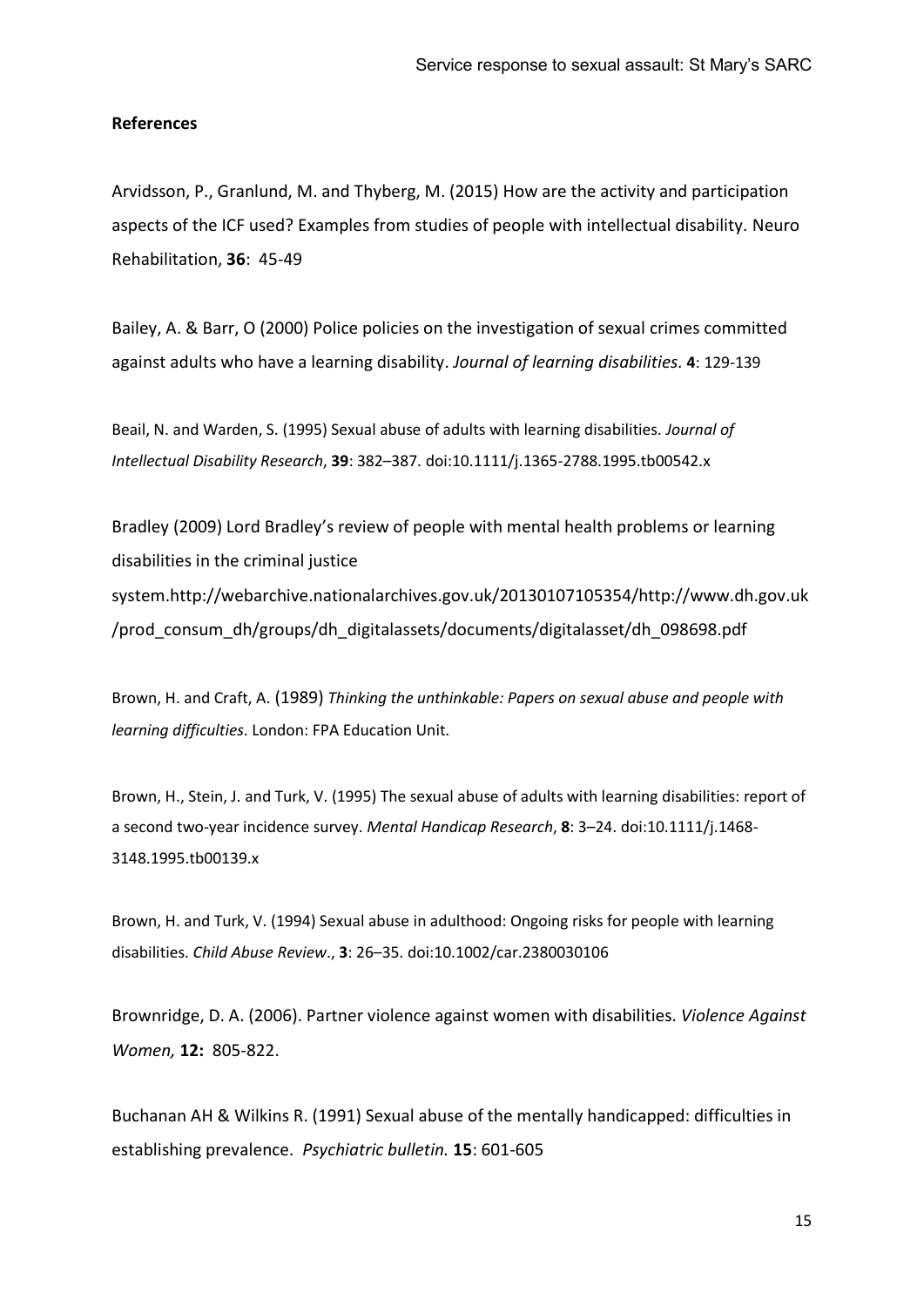DANDA. <http://www.achieveability.org.uk/files/1275491669/neuro-diversity-diagram.pdf> (last accessed 4 July 2016)

DH (2001), ' Valuing People': A strategy for learning disability in the 21st century. [https://www.gov.uk/government/uploads/system/uploads/attachment\\_data/file/250877/5](https://www.gov.uk/government/uploads/system/uploads/attachment_data/file/250877/5086.pdf) [086.pdf](https://www.gov.uk/government/uploads/system/uploads/attachment_data/file/250877/5086.pdf) (last accessed 13 October 2016)

Douglas, L. and Cuskelly, M. (2012) 'A focus group of Police officers' recognition of individuals with intellectual disability.*Psychatry, Psychology and Law,* **19:** 35-44 DOI: 10.1080/13218719.2010.543403

Etchells, E., Daizins, P., Siberfeld, M., Singer, P.A., McKenny, J., Naglie, G., Katz, M., Guyatt, G.H., Molloy, W. and Strang, D. (1999) 'Assessment of patient capacity to consent to treatment'. *Journal of general internal medicine,* **14**:27-34.

Grossman, S.F. & Lundy, M. (2008) Double jeopardy: a comparison of persons with and without disabilities who were victims of sexual abuse and/or sexual assault. *Journal of Social Work in Disability and Rehabilitation,* **7**:19-46

Hard S. & Plumb W. (1987) Sexual abuse of persons with developmental disabilities. In: V.Turk and H. Brown, editors. The sexual abuse of adults with learning disabilities: Results of a two-year incidence survey. *Mental Handicap Research*, **6**: 193–216

Hayes, S. (2002) Early intervention or early incarceration? Using a screening test for intellectual disability in the criminal justice system. *Journal for applied research in Intellectual Disability.* **15**: 120-128

Hogg, J., Campbell, M., Cullen, C. and Hudson, W. (2001) Evaluation of the Effect of an Open Learning Course on Staff Knowledge and Attitudes Towards the Sexual Abuse of Adults with Learning Disabilities. *Journal of Applied Research in Intellectual Disabilities*, **14**: 12–29. doi:10.1046/j.1468- 3148.2001.00049.x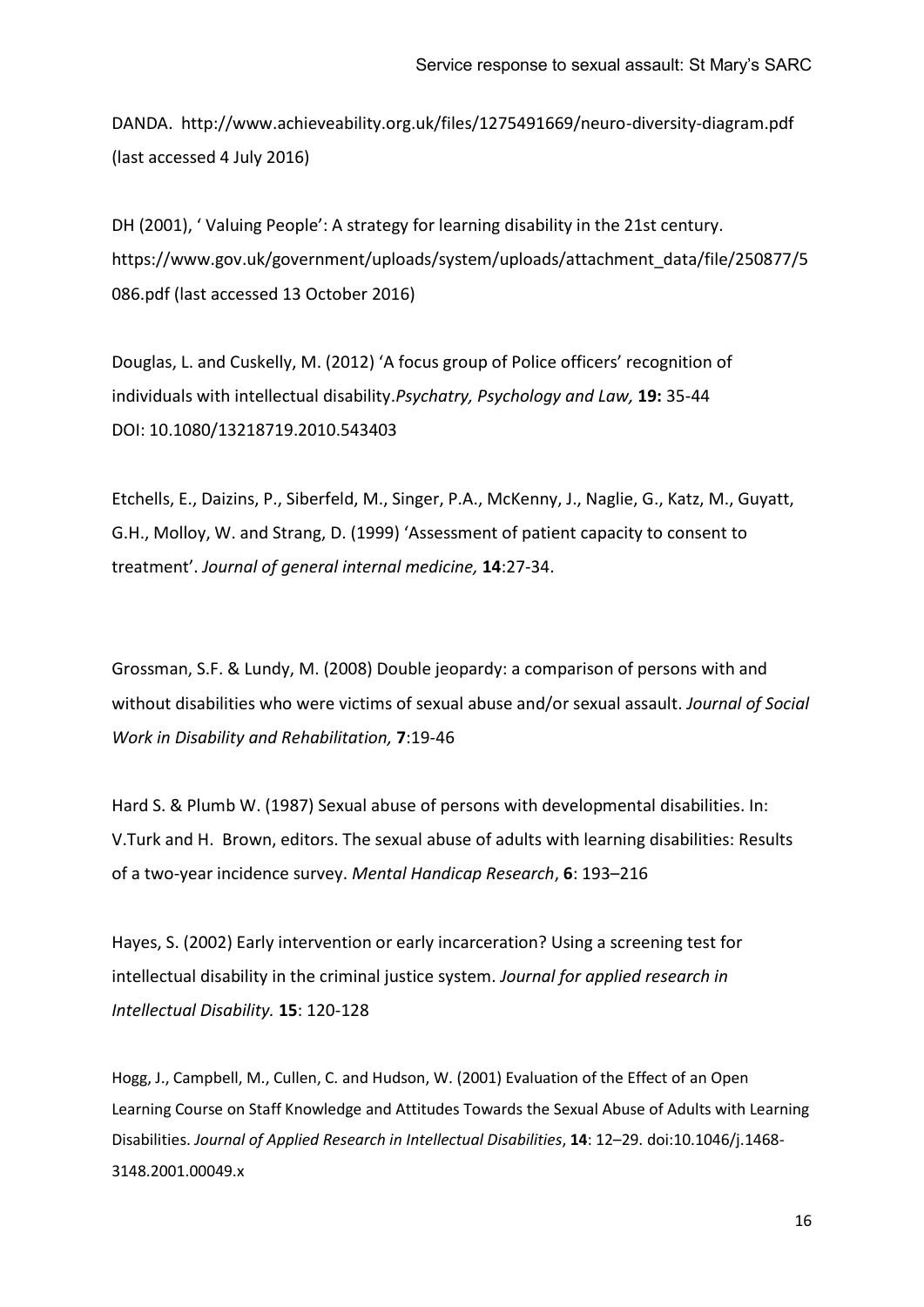Howlett, S. and Dandby, J. (2007) "Learning Disability and Sexual Abuse: Use of a Woman-Only Counselling Service by Women with a Learning Disability: A Pilot Study", *Tizard Learning Disability Review,* **12**: 4-15

International Classification of functioning (ICF 2001) <http://www.who.int/classifications/icf/en/> ( last accessed 13 October 2016)

MacKenzie, R. and Watts, J. (2011) [Can clinicians and carers make valid decisions about](http://www.emeraldinsight.com/doi/abs/10.1108/13595471111158693)  others' decision‐[making capacities unless tests of decision](http://www.emeraldinsight.com/doi/abs/10.1108/13595471111158693)‐making competence and capacity [include emotionality and neurodiversity?](http://www.emeraldinsight.com/doi/abs/10.1108/13595471111158693) *Tizard Learning Disability Review,* **16**:43-51

McCarthy, M. (1999), *Sexuality and women with learning disabilities.* London: Jessica Kingsley

[McKenzie](http://www.sciencedirect.com/science/article/pii/S0891422211004379)<sup>,</sup> K., [Michie](http://www.sciencedirect.com/science/article/pii/S0891422211004379)<sup>, A.</sup>, Murray, A. and Hales, C. (2012) Screening for offenders with an intellectual disability: The validity of the Learning Disability Screening Questionnaire. *Research in [Developmental](http://www.sciencedirect.com/science/journal/08914222) [Disabilities,](http://www.sciencedirect.com/science/journal/08914222)* **[33](http://www.sciencedirect.com/science/journal/08914222/33/3)** 91–795

Mental Capacity Act (2005).

https://www.gov.uk/government/uploads/system/uploads/attachment\_data/file/497253/Mentalcapacity-act-code-of-practice.pdf (last accessed 13 October2016).

Murray, A.L., and McKenzie, K. (2014) The accuracy of the Learning Disability Screening Questionnaire (LDSQ) in classifying severity of impairment: A brief report. *Journal of Intellectual and Developmental Disability,* **39**: 370-374. DOI:10.3109/13668250.2014.936836

Olsen, A., & Harris, K. (2012) Social care online: Saying no to sexual violence. [www.scie](http://www.scie-socialcareonline.org.uk/saying-no-to-sexual-violence.%20(last%20accessed%204July%202016)[socialcareonline.org.uk/saying-no-to-sexual-violence. \(last accessed 4July 2016\)](http://www.scie-socialcareonline.org.uk/saying-no-to-sexual-violence.%20(last%20accessed%204July%202016)

Olsen, A. & Carter, C. (2016) Responding to the needs of people with learning disabilities who have been raped: co-production in action. *Tizard Learning Disability Review*, **21**:30-38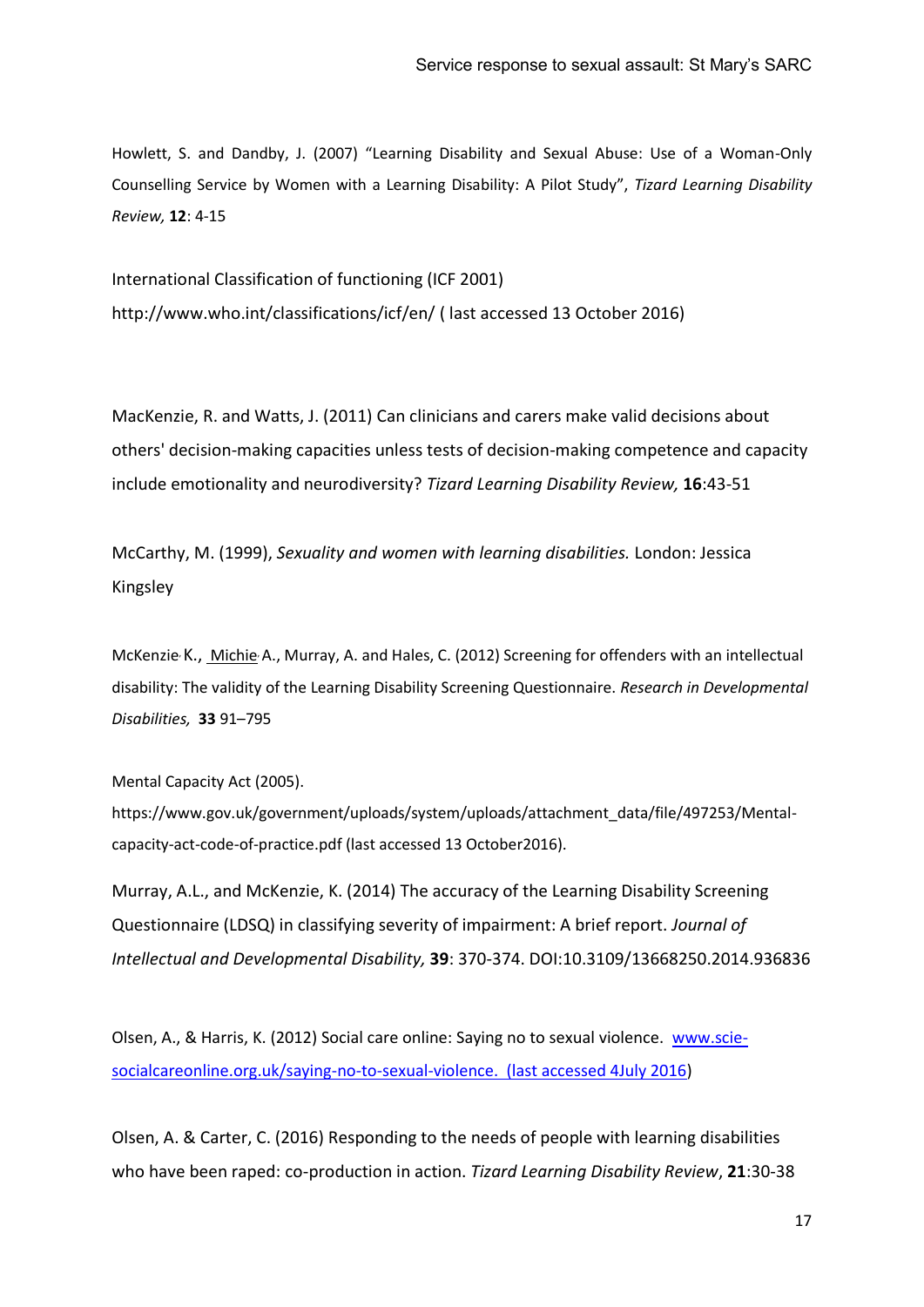Powers, L.E., Hughes, R.B. and Lund E.M. with contributions from Wambac, M. (2011) Interpersonal violence and women with disabilities: a research update. *National resource center on domestic violence.*

Schalock, R.L. (2011) The evolving understanding of the construct of intellectual disability. *[Journal of Intellectual & Developmental Disability,](http://www.tandfonline.com/toc/cjid20/36/4)* **36**:223-33. doi:10.3109/13668250.2011.624087

St Marys SARC. (2013). *Sexual Assault Referral Centre Annual Report: April 2012-April 2013.* [online]. Available at: [https://www.stmaryscentre.org/wp-content/uploads/2013/11/12-](https://www.stmaryscentre.org/wp-content/uploads/2013/11/12-19544-SARC-Annual-Report-2013.pdf) [19544-SARC-Annual-Report-2013.pdf](https://www.stmaryscentre.org/wp-content/uploads/2013/11/12-19544-SARC-Annual-Report-2013.pdf) [Accessed 25 Oct. 2016].

Williams, V., Swift, P. & Mason, V. (2015) The blurred edges of intellectual disability. *Disability and Society,* **3**: 704-716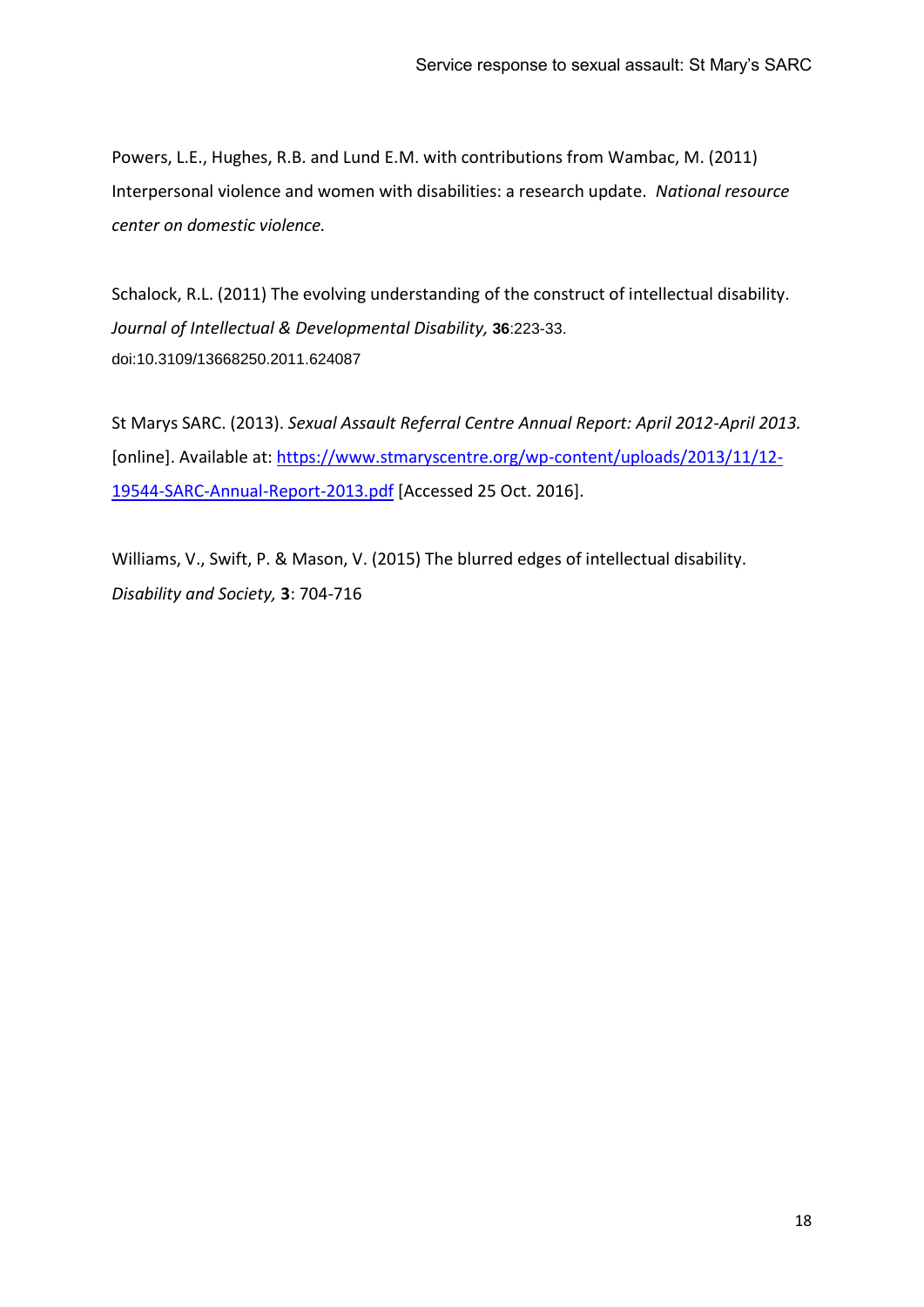## Tables and Figures

| <b>Answer Choices</b>                      | <b>Responses</b> |
|--------------------------------------------|------------------|
| <b>Dyslexia</b>                            | 32               |
| <b>Dyspraxia</b>                           | 27               |
| <b>Autism</b>                              | 31               |
| <b>Asperger's syndrome</b>                 | 24               |
| Down's syndrome                            | 33               |
| Unable to read and write (no reason given) | 26               |
| <b>ADHD</b>                                | 18               |

Table 1 "Which of the following would you include under the term 'learning disability"?

| I am an<br>expert | Quite<br>a lot | Just<br>enough to<br>do my job | Not enough to<br>do my job as<br>well as possible | <b>Very little</b><br>specific<br>knowledge | <b>Total</b> |
|-------------------|----------------|--------------------------------|---------------------------------------------------|---------------------------------------------|--------------|
|                   | 15             | 18                             |                                                   |                                             | 42           |

Table 2 "How much do you know about learning disabilities?"

| <b>Very</b> | Quite     | <b>Not</b> | <b>Not</b> | <b>Really not</b> | <b>Number of</b> |
|-------------|-----------|------------|------------|-------------------|------------------|
| confident   | confident | sure       | confident  | confident         | respondents      |
|             | 29        | Ч          |            |                   |                  |

Table 3 "How confident do you feel when working with a patient who has a learning disability?"

|                          | Quite     | <b>Not</b> | <b>Not</b> | <b>Number of</b> |
|--------------------------|-----------|------------|------------|------------------|
| <b>Very</b><br>confident | confident | sure       | confident  | respondents      |
|                          |           |            | 13         |                  |

Table 4 "How confident are you that all patients with learning disabilities will have some external professional support (because of their Learning Disability) already in place?"